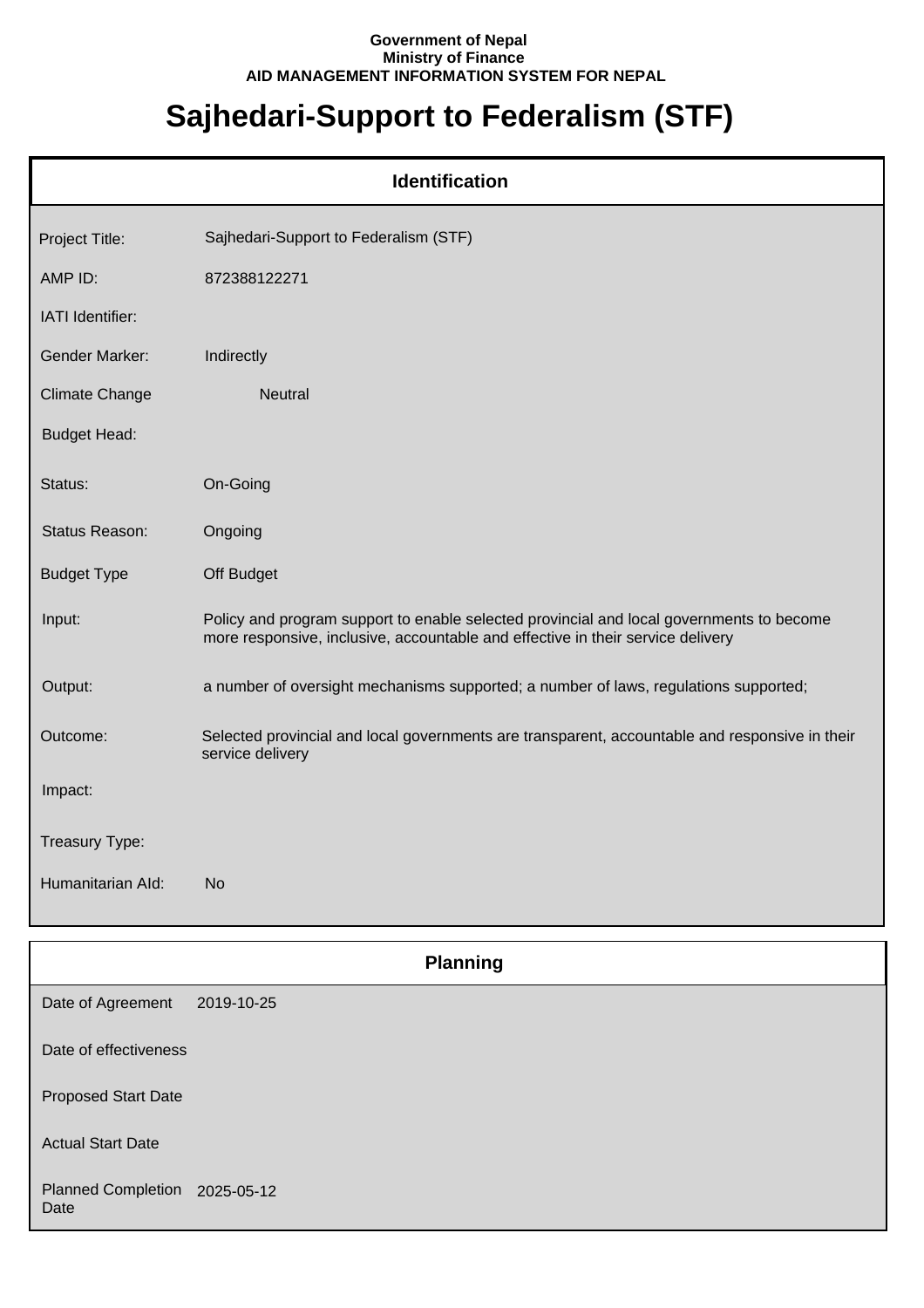| Location     |            |
|--------------|------------|
| Location     | Percentage |
| <b>NEPAL</b> | 100.0%     |

| <b>National Plan</b>                                                                               |            |
|----------------------------------------------------------------------------------------------------|------------|
| Program                                                                                            | Percentage |
| [Good Governance (GG)   [Good Governance and Human Rights   [National Development]<br>Plan (NDP) ] | 100.0%     |

| <b>Sector</b>                                   |            |
|-------------------------------------------------|------------|
| Sector                                          | Percentage |
| Nepal Sector Classification LOCAL DEVELOPMENT 0 | 100.0%     |

| <b>Implementing/Executing Agency</b>                   |        |  |
|--------------------------------------------------------|--------|--|
| <b>Implementing Agency</b>                             |        |  |
| U.S. Agency for International Development              | 100.0% |  |
| <b>Executing Agency</b>                                |        |  |
| U.S. Agency for International Development              | 100.0% |  |
| <b>Responsible Organization</b>                        |        |  |
| Ministry of Federal Affairs and General Administration | 100.0% |  |
| Donor                                                  |        |  |
| U.S. Agency for International Development              | 0.0%   |  |

| <b>Funding</b>                                   |                       |                    |                               |            |                     |
|--------------------------------------------------|-----------------------|--------------------|-------------------------------|------------|---------------------|
| Transaction<br>Date                              | Type of<br>Assistance | Mode of<br>Payment | Post Earthquake<br>Assistance | Commitment | <b>Disbursement</b> |
| <b>U.S. Agency for International Development</b> |                       |                    |                               |            |                     |
| <b>UNDISBURSED BALANCE</b>                       |                       |                    | null                          |            |                     |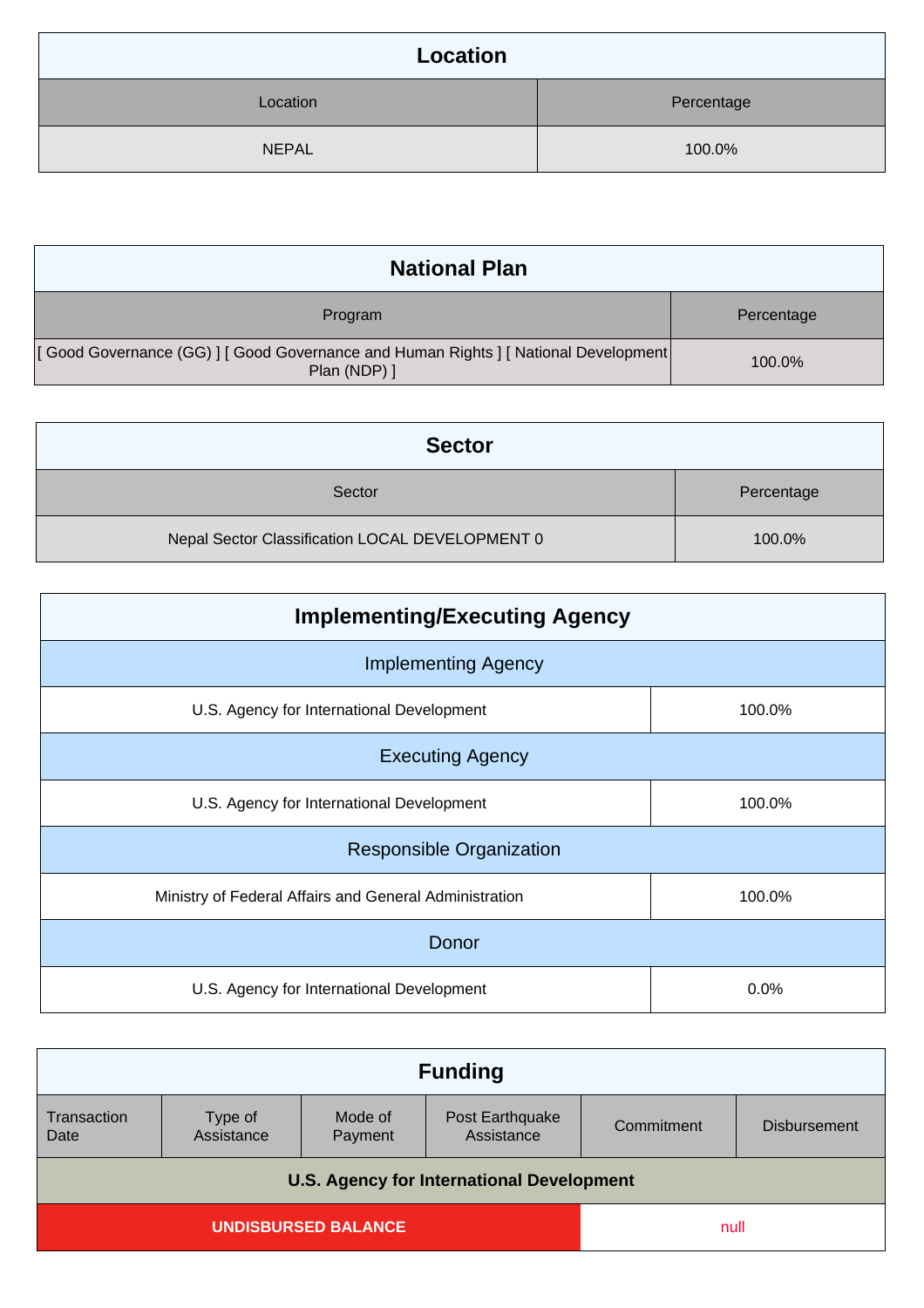| Transaction<br>Date                               | Type of<br>Assistance                   | Mode of<br>Payment | Post Earthquake<br>Assistance | Commitment | <b>Disbursement</b> |
|---------------------------------------------------|-----------------------------------------|--------------------|-------------------------------|------------|---------------------|
|                                                   |                                         |                    | <b>Actual</b>                 |            |                     |
| 5/6/2019                                          | Technical<br>Assistance<br>(Standalone) | Reimbursable       | No                            | 14,576,381 | 2,114,344           |
| 9/27/2019                                         | Technical<br>Assistance<br>(Standalone) | Reimbursable       | No                            | 10         | 1,157,690           |
| 8/11/2020                                         | Technical<br>Assistance<br>(Standalone) | Reimbursable       | No                            | 10         | 2,117,010           |
| 5/5/2021                                          | Technical<br>Assistance<br>(Standalone) | Reimbursable       | No                            | 0          | 2,135,885           |
| 7/30/2021                                         | Technical<br>Assistance<br>(Standalone) | Reimbursable       | No                            | 0          | 456,808             |
|                                                   |                                         | <b>Total</b>       |                               | 14,576,381 | 7,981,737           |
| Total (U.S. Agency for International Development) |                                         |                    | 14,576,381                    | 7,981,737  |                     |
| <b>UNDISBURSED BALANCE</b>                        |                                         |                    | 6,594,644                     |            |                     |

|                                | <b>Progress Achieved</b> |
|--------------------------------|--------------------------|
| Progress Achieved:             |                          |
| Key Problems:                  |                          |
| Steps Taken to Solve Problems: |                          |

| <b>Funding Information</b> |  |  |
|----------------------------|--|--|
| 14,576,381                 |  |  |
| 0                          |  |  |
| 7,981,737                  |  |  |
| 0                          |  |  |
|                            |  |  |